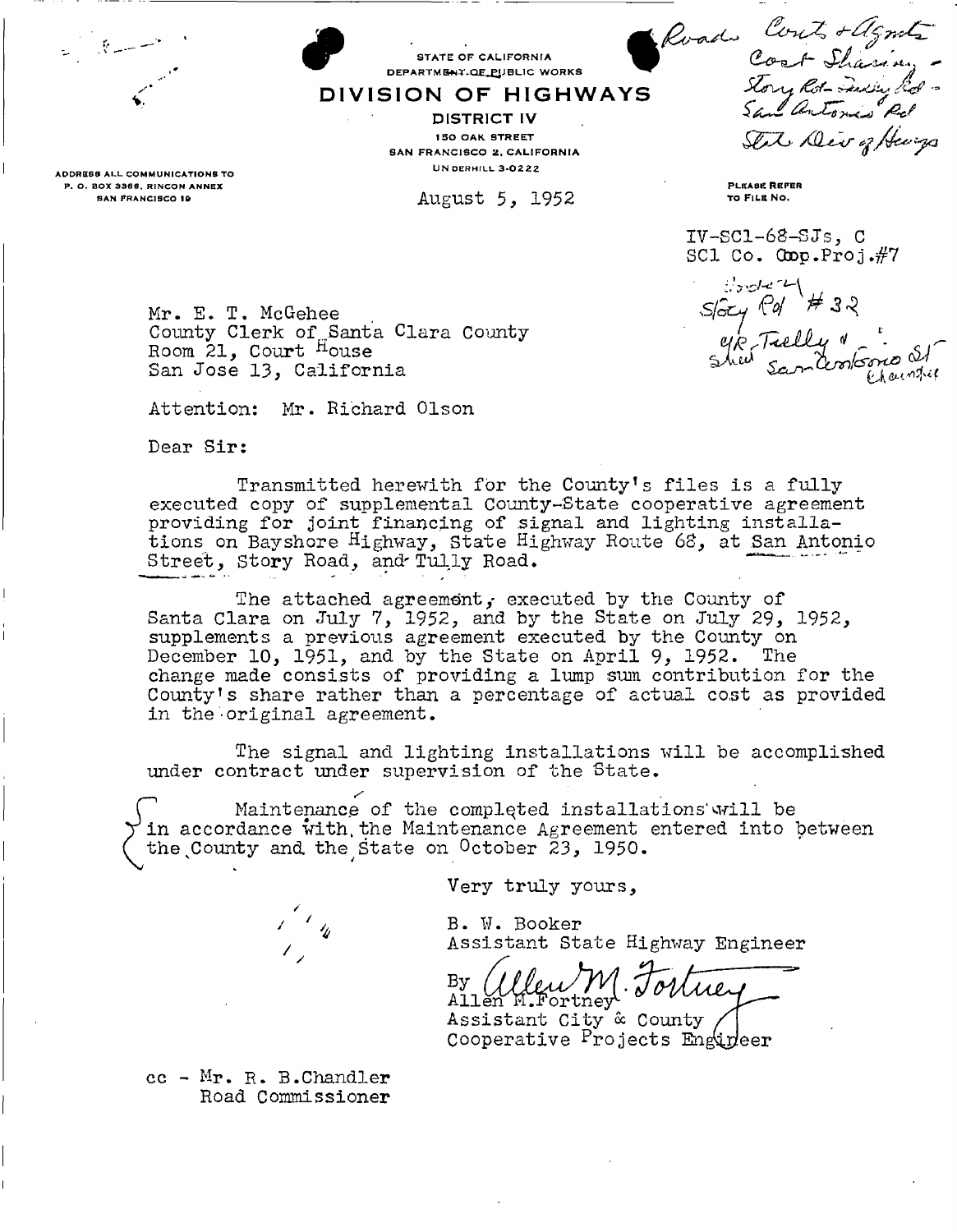#### SUPPLEMENTAL AGREEMENT

 $\mathcal{L}^{\mathcal{L}}$   $\mathcal{L}^{\mathcal{L}}$   $\mathcal{L}^{\mathcal{L}}$   $\mathcal{L}^{\mathcal{L}}$   $\mathcal{L}^{\mathcal{L}}$   $\mathcal{L}^{\mathcal{L}}$   $\mathcal{L}^{\mathcal{L}}$   $\mathcal{L}^{\mathcal{L}}$   $\mathcal{L}^{\mathcal{L}}$   $\mathcal{L}^{\mathcal{L}}$   $\mathcal{L}^{\mathcal{L}}$   $\mathcal{L}^{\mathcal{L}}$   $\mathcal{L}^{\mathcal{L}}$   $\mathcal{L}^{\mathcal{L$ 

The County of Santa Clara, a political subdivision of the State of California, hereinafter referred to as "COUNTY", and the State of California acting by and through its Department of. Public Works, Division of Highways, hereinafter referred to as "STATE", do hereby enter into the following agreement:

WHEREAS, the parties hereto did enter into a cooperative agreement executed by County December 10, 1951, and by State April 9, 1952, to provide for the installation of traffic control signals, flashing beacons, and channelization at the intersections of San Antonio Street, Story Road, and'Tully Road with Bay shore Highway, State Highway Route 68, all in the \* . \* County of Santa Clara, and to specify the proportionate share of the engineering, inspection, and construction costs to be borne by County and by State; and

WHEREAS, it has been determined that the probable total cost of the Installations hereinbefore set forth will exceed that estimated total cost used to determine County's share of FOURTEEN THOUSAND SEVEN HUNDRED DOLLARS (\$14,700.00) set forth in Section II of said cooperative agreement; and

WHEREAS, certain conditions have arisen which would make inequitable the distribution of cost between State and ' County as set forth in Section I, Paragraph (b), and in Section  $\mathbb{I}$ . Paragraph (a), of said cooperative agreement; and

WHEREAS, it is mutually desired to rectify said condi**tions by revising the method of payment by State and by County**  for **said installations;** 

NOW, THEREFORE, IT IS MUTUALLY AGREED to revise Section I and Section II of said cooperative agreement as follows: SECTION I

. For and in consideration of the covenants and conditions to be kept and performed by County, as set forth hereinafter,

83808 12-51 40M<br>BBT, 8577, 8PO

1

. 2

**3** 

; 4

**5** 

6

**7** 

**8** 

**9** 

**10** 

**11** 

**12** 

**• 13** 

**• 14** 

**15** 

**' V 16** 

**" 17** 

18

**.. 19** 

20

**21** 

 $52$ 

**23** 

24

**25** 

28

**27.** 

28

**29** 

**30** 

**31**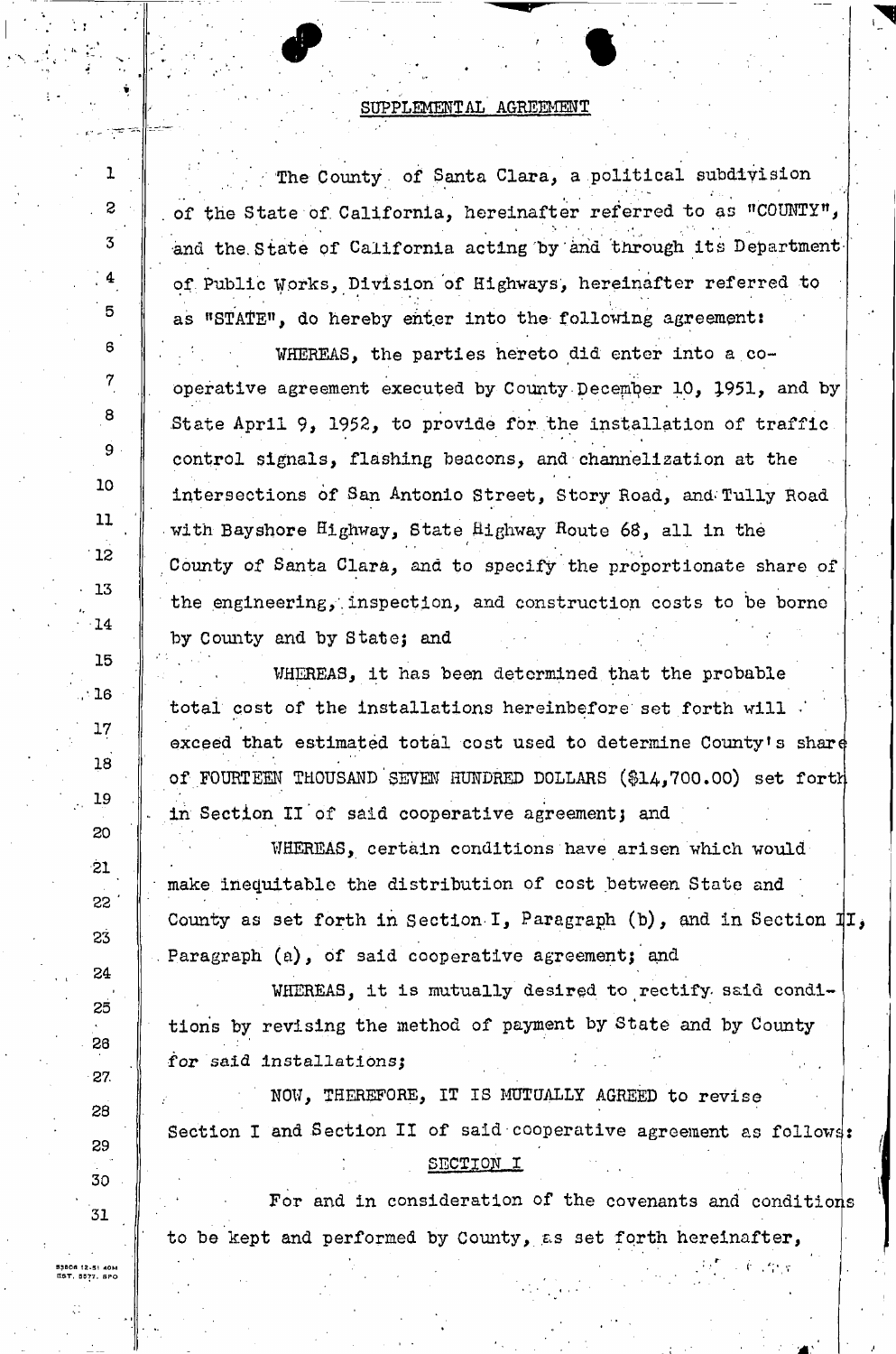1 State agrees as follows:

t

2

**3** 

**4** 

**5** 

6

**7** 

8

**9** 

**10** 

11

**12.** 

**13** 

**14** 

**15** 

**16** 

**17** 

**18** 

**19** 

**20** 

**21** 

22

**23** 

**24** 

**25** 

26

*27* 

28

**29** 

**30** 

**31** 

•31 40M 7, BPC

(a) To furnish all necessary materials for the construc $+$ tion of left turn storage lanes, advance warning flashing beacons, ana three-phase traffic-actuated traffic control signals at the intersections of San Antonio Street and Story Road with Bayshore Highway, and the installation of flashing beacons at the intersection of Tully Road with Bayshore Highway, the work to be performed by contract under supervision of the State,

(b) To bear the entire cost of preparation of plans and specifications; the entire cost of grading and paving, and'the construction of left turn storage lanes and channelization; and the State's share of the total cost, including construction engineering and inspection, of installing the traffic control signals and flashing beacons hereinbefore mentioned, such share to be a lump sum amount consisting of the difference between the actual cost and County's share, hereinafter set forth.

SECTION II

For and in consideration of the covenants and the conditions to be kept and performed by State, as set forth in this agreement, County agrees as follows:

(a) To reimburse State promptly, upon rendition of a statement therefor, for County's share of total cost, including construction engineering and inspection, of installing traffic control signals and flashing beacons hereinbefore mentioned, such share to consist of the sum of the following:

 $(1)$  County's share of the cost of installing said traffic control signals and flashing beacons, being a lump sum of THIRTEEN THOUSAND ONE FUNDRED AND SIXTY EIGHT DOLLARS of Thirteen Thousand  $\mathcal{L}$  Third  $\mathcal{L}$  and  $\mathcal{L}$  and  $\mathcal{L}$  and  $\mathcal{L}$  and  $\mathcal{L}$ 

 $\overline{2}$ 

 $(68, 6)$ (2) .County's share of construction engineering and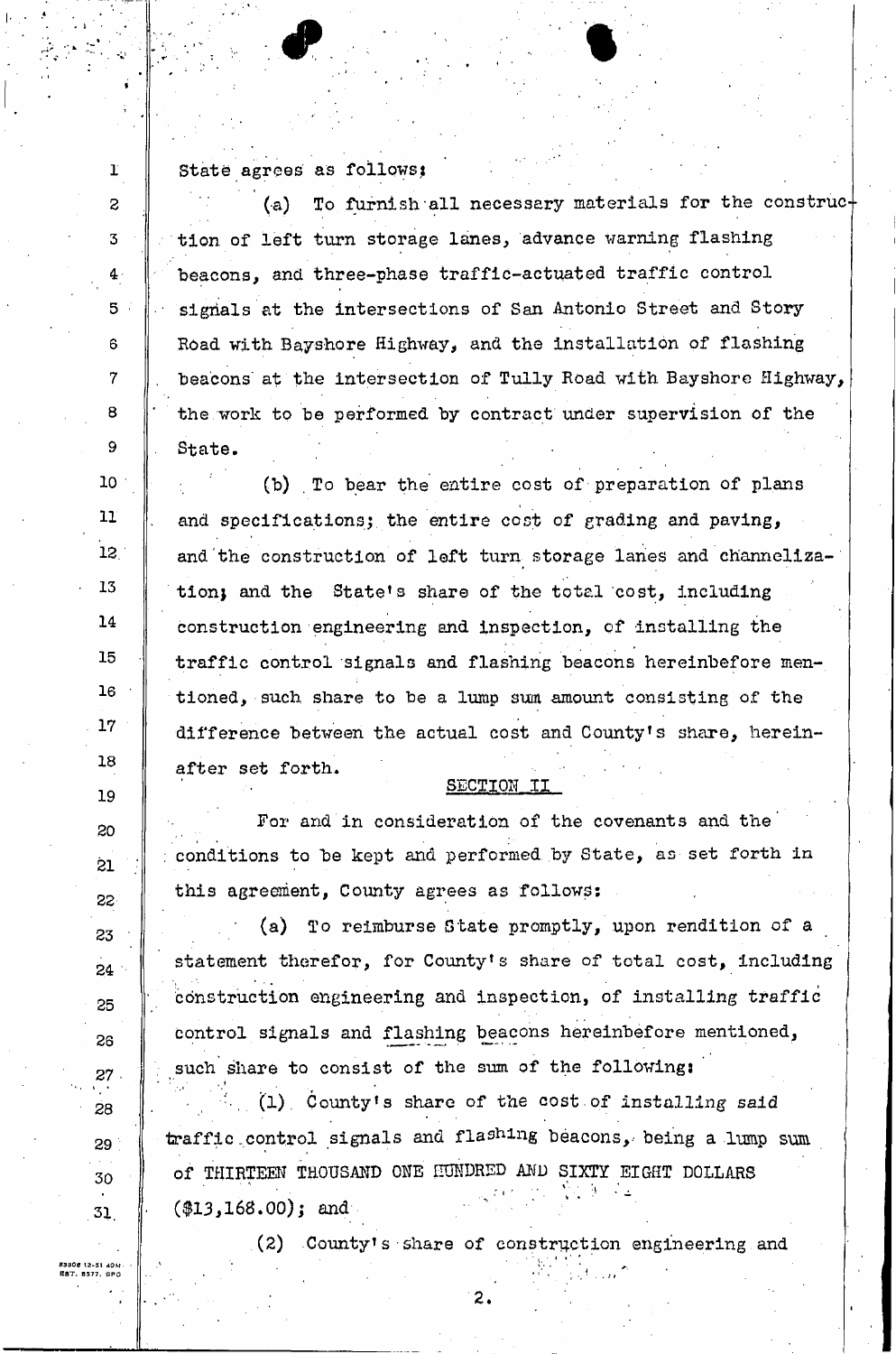# DIVISION OF HIGHWAYS<br>SACRAMENTO<br>RECEIVED

ANY PRI

 $\sim 7$ 

 $\overline{a}$ 

 $\ddot{\mathcal{C}}$ 

 $\tilde{\mathcal{L}}$ 

### 1952 JUL 30 AM 10 45

 $\sim$ ÷ Gé, Ŵ

 $\frac{1}{2}$ ł 1  $\mathbf{I}$  $\mathbb{S}$  .

 $\phi^{\alpha}$  $SP$ 

 $\mathcal{A}_1$ Ä  $\frac{1}{2}$ 

 $\langle \cdot, \cdot \rangle$ 

 $\mathbb{Q}$  $\mathbb{S}^n$ 

 $\Gamma_{\rm D}$  $\frac{1}{2} \frac{1}{2} \frac{1}{2}$  $\mathcal{F}^{\text{max}}_k$  $\mathbb{R}^2$  $\ddot{\cdot}$ 

 $\mathcal{L}_{\mathcal{A}}$ Î.  $\frac{1}{2}$  $\mathbf{Y}^{\mathcal{A}}$ 

 $J<sup>5</sup>$  $\cdot$ 

 $\frac{1}{2}$  $\mathbf{T}^{\star}$  $\frac{1}{2}$  $\frac{1}{2}$  $\mathcal{D}^{\bullet}$  $\overline{V}(\overline{S})$  .

 $\tilde{\chi}$ Ĵ,  $\mathfrak{I}^+_\alpha$  $\mathbf{r}$  $\mathcal{D}$ 

łt

 $\mathcal{L}$  $\phi$ 

 $\tilde{\mathcal{C}}$ ł.  $\hat{\mathbf{y}}$ 

 $\mathbb{R}^{\mathbb{N}}$ ľ Ť, Š,

ľ,  $\mathbf{r}$ Ĥ.

،۱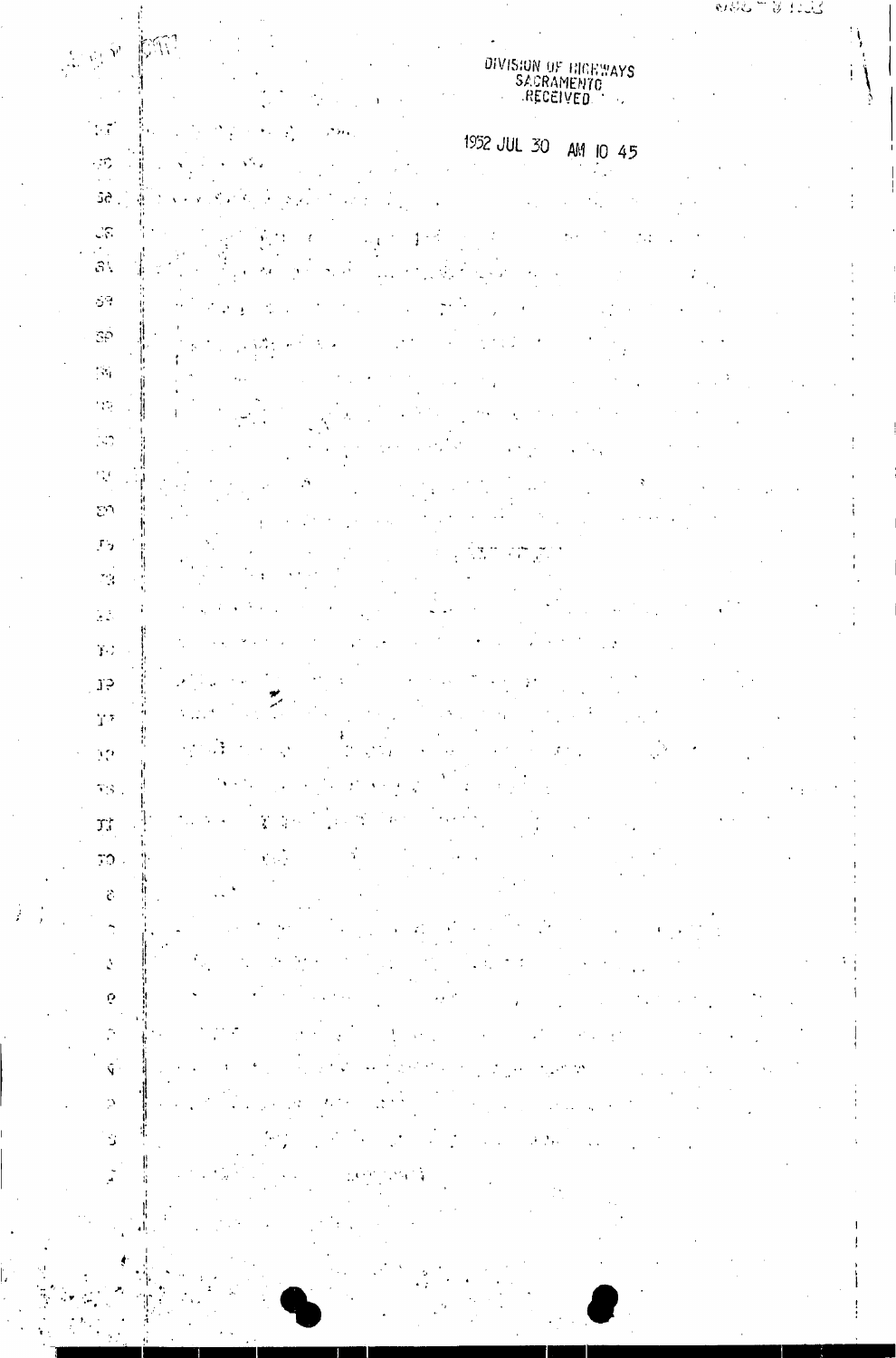inspection costs for installing said traffic control signals and flashing beacons, such share being a lump sum of ONE THOUSAND FIVE HUNDRED AND EIGHTY TWO TOILARS (\$1,582.00).

The total amount of County's share, as determined herein, 1s FOURTEEN THOUSAND SEVEN HUNDRED AND FIFTY COLLARS  $(\$14,750,00)$ .

IT IS FURTHER AGREED that with the excention of the hereinabove mentioned changes in Saction I and Section II of said cooperative agreement, all provisions of said cooperative agreement shall remain in full force and effect.

IN WITNESS WHEREOF, the parties hereunto have caused this agreement to be executed by their respective officers duly County on the  $7th$  day of  $July$ , 1952; and authorized:  $29$   $\frac{\cancel{0}}{2}$ State on the day of 1952. STATE OF CALIFORNIA

Department of Public Works

APPROVED:

"State

18. 19  $|D\!\Omega|$ 

 $\mathbf{1}$ 

 $\overline{c}$ 

 $\mathbf{3}^{\mathsf{c}}$ 

 $\overrightarrow{5}$ 

 $6 \cdot$ 

 $\overline{7}$ 

 $\overline{\mathbf{8}}$ .

 $\mathbf{g}$ 

10

11

12

 $13$ 

14

15

16

 $17$ 

21

**SS** 

23.

 $24$ 

 $25^{\circ}$ 

26

27

 $28 -$ 

29

30

31

1806 12-81 40M<br>87. 5577. BPO

 $20<sup>1</sup>$ 

Approved as to Form and Procedure:

로봇

הפי ודי Attorney

Highway Engineer

Department of Public Works

FRANK By DURKEE Director of Public Works

By

y Director of Public World? COUNTY OF SANTA CLARA

差: 值 45

Bv Board of *Aupervisors* the Chairman of

Approved as to Form and Procedure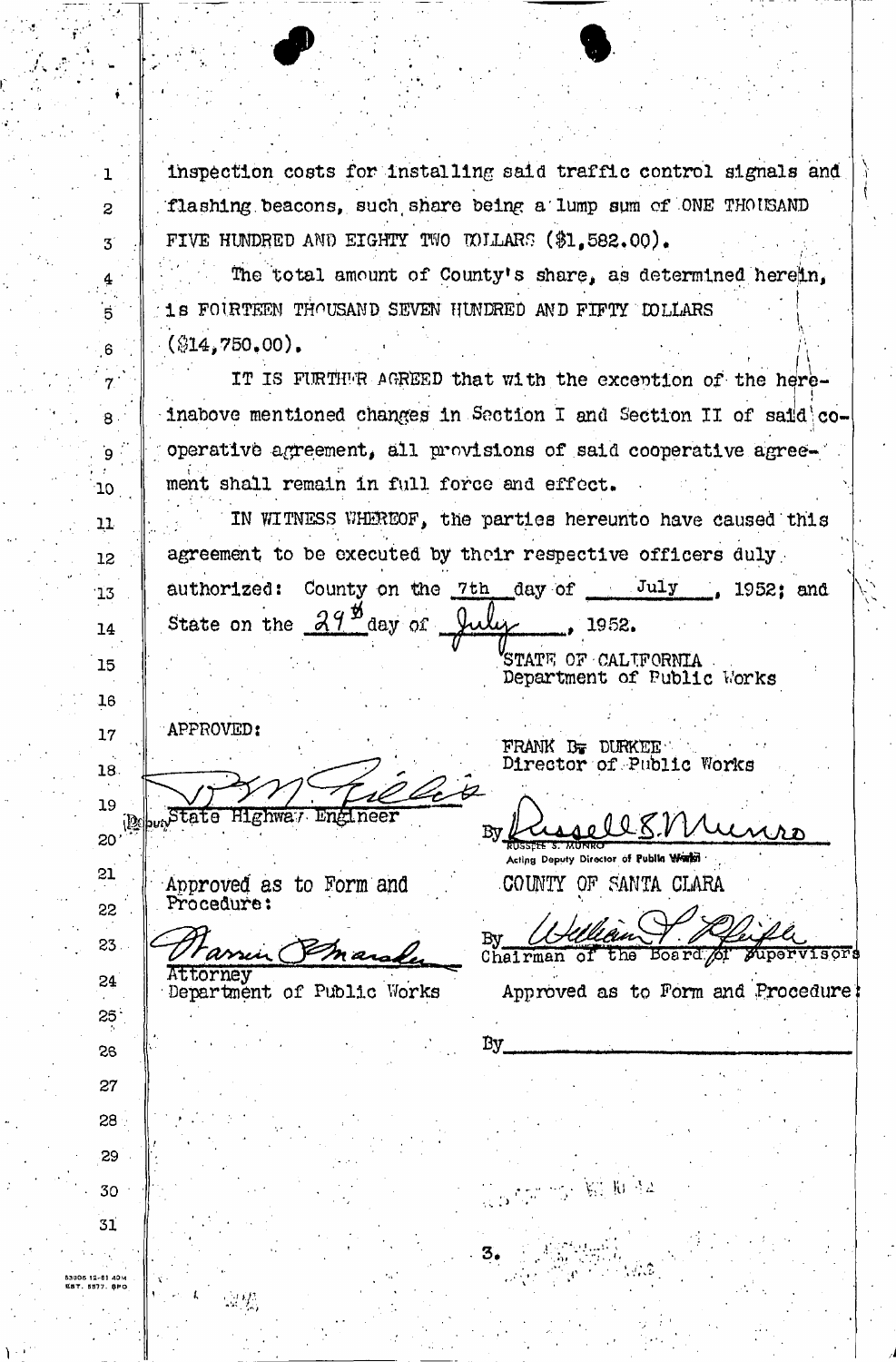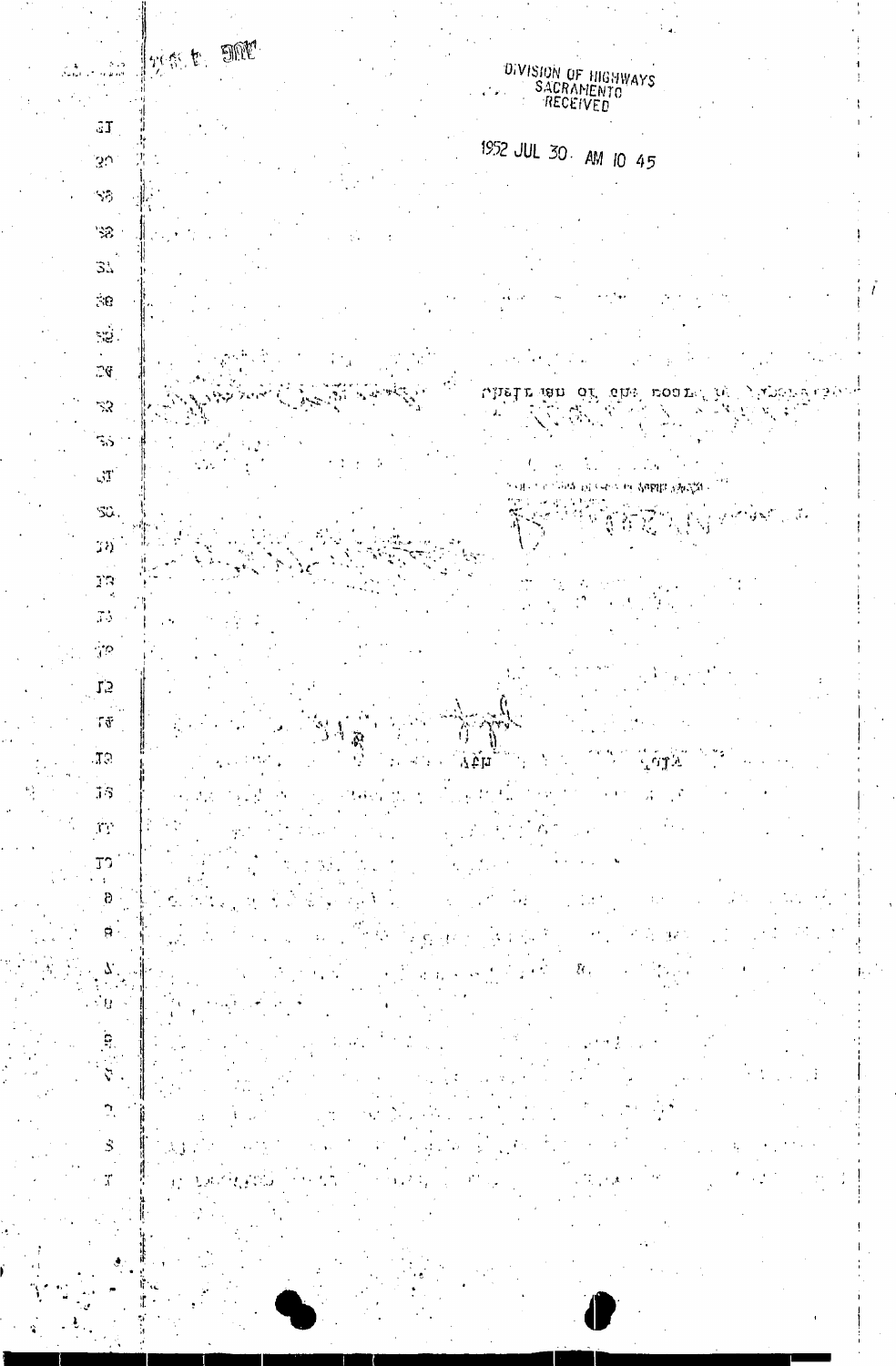July 7. 1952

Excerpt from minutes of July 7, 1989.

"On motion of Separrisor Campbell, seconded by Supervisor Wool, it isunonimously ordered that the Chairman of the Board be authorized to sign a "Supplemental Agruemont" submitted by the State of California Department of Puelic Works providing for joint finameing of installation of traffle control facilities at the intersections of Sen Antemio Street, Story Read, and Tu.ly Read with Reyshors Mighway, State Highway Soute 68, in Santa Clara County."

ATTEST : F. T. KOUSHER, OLBEK

**LOUGLY CLOSK OF** 

the **Norre** 

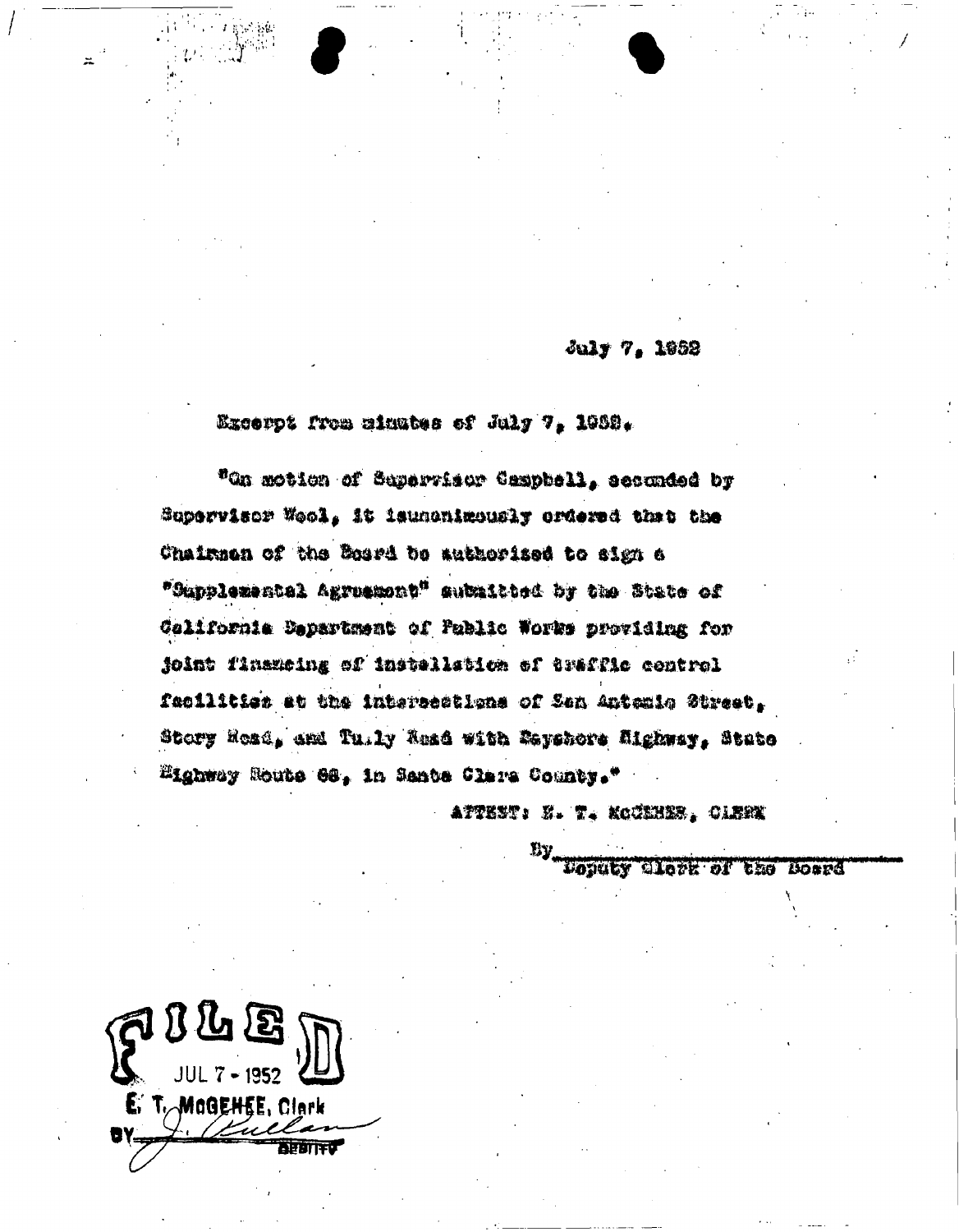



DIVISION OF HIGHWAYS

DISTRICT IV 150 OAK STREET **SAN FRANCISCO 2, CALIFORNIA UN DERHILL 3-0222** 

July 3, 1952

PLEASE REFER TO FILE NO.

IV-SCl-63-SJs, C SCI Co. Coop.  $Proof. #7$ 

Mr. R. B. Chandler Koad Commissioner of Santa Clara County Court House San Jose, California

Dear Mr.Chandler:

ADDRESS ALL COMMUNICATIONS TO P. O. BOX 3368, RINCON ANNEX SAN FRANCISCO 19

 $\mathcal V$ 

Transmitted herewith are five duplicate copies of a proposed supplemental agreement between the County of Santa Clara and the State, providing for joint financing of installation of traffic control facilities at the intersections of San Antonio Street, Story Road, and Tully Road with Bayshore Highway, State Highway Route 68, in Santa Clara County.

The agreement presently in force, which provides for joint financing of the preceding-mentioned installations, is based on a distribution of cost between the County,and the State in proportion to the number of legs of highways under their respective jurisdictions. Un this basis, the County's share would be 1/4 of the cost at San Antonio Street, 1/2 of the cost at Story Road, and 1/2 of the cost at Tully Road.

Due to an error on the part of the low bidder in transposing an intended bid of \$15,700.00 for work at San Antonio Street, with a bid price of \$1,986.00 for work at Tully Road, a distribution of cost based on the bid as submitted would be inequitable to the County. Had the error not been made, the County's share of the cost of contract items only, would be \$13,168.00 instead of \$16,596.00 as bid.

In order to eliminate the obvious inequity to the County, the Department proposes to change the method of determining the County's share of the financing from the percentage basis provided in the agreement currently in effect, to a lump sum contribution based on bid prices adjusted to the correct items of work plus a lump sum for construction engineering and inspection, the latter being approximately *12%* of the cost of contract items.

We trust that the new arrangement for financing will be satisfactory to the County, and request that four copies of the agreement be signed and returned to this office for completion of execution by the State. Also, please furnish three certified copies of a resolution adopted by the Board of Supervisors approving the agreement and authorizing its execution on behalf or the County.

Your cooperation in this matter will be appreciated.

Very truly yours,

B. W.Bookep,<br>Assist**hup / E**tate Highway Engineer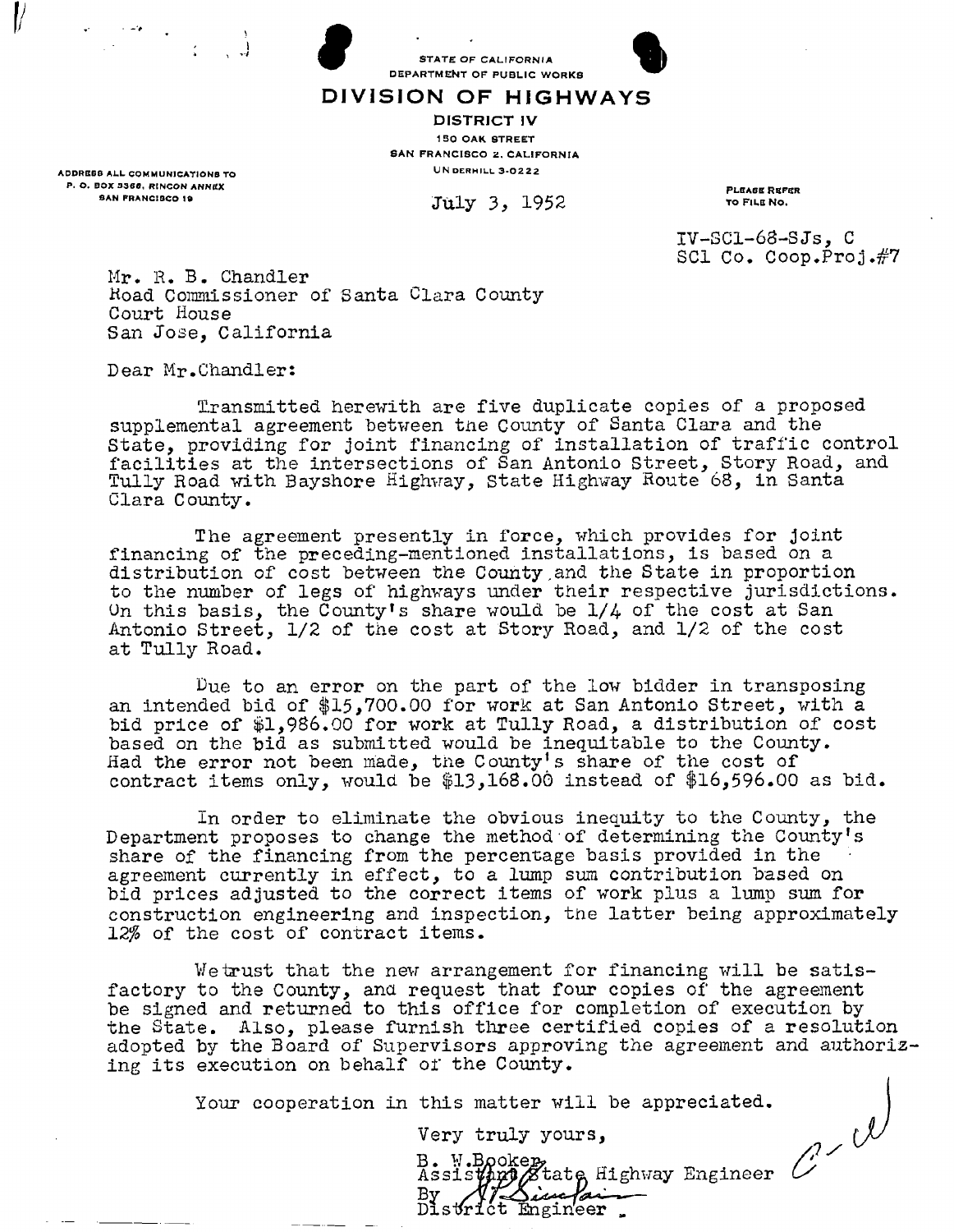July 8, 1952

 $\bullet$ 

Ho sIV-3CI-68-SJS , C SCI Co. Coop. Proj. #7

Mr. B.« IV. Booker Asst State Highway Engineer<br>150 Oak Street San Francisco 2, California

Att: J. P. Sinclair

Dear Sir:

 $\mathbb{R}^n \times \mathbb{R}^n$ 

Returned herewith please find four executed copies of supplemental agroewent for traffic control facilities at intersections of San Antonio Street, Story Road, and Tully Road with Bayshore Highway.

> Sincerely yours, BOARD OF SUPERVISORS E. T. EScGEHEE, CLERK  $\mathsf{By}_{\scriptscriptstyle\perp\hspace{-1pt}-}$

deputy Clork of the board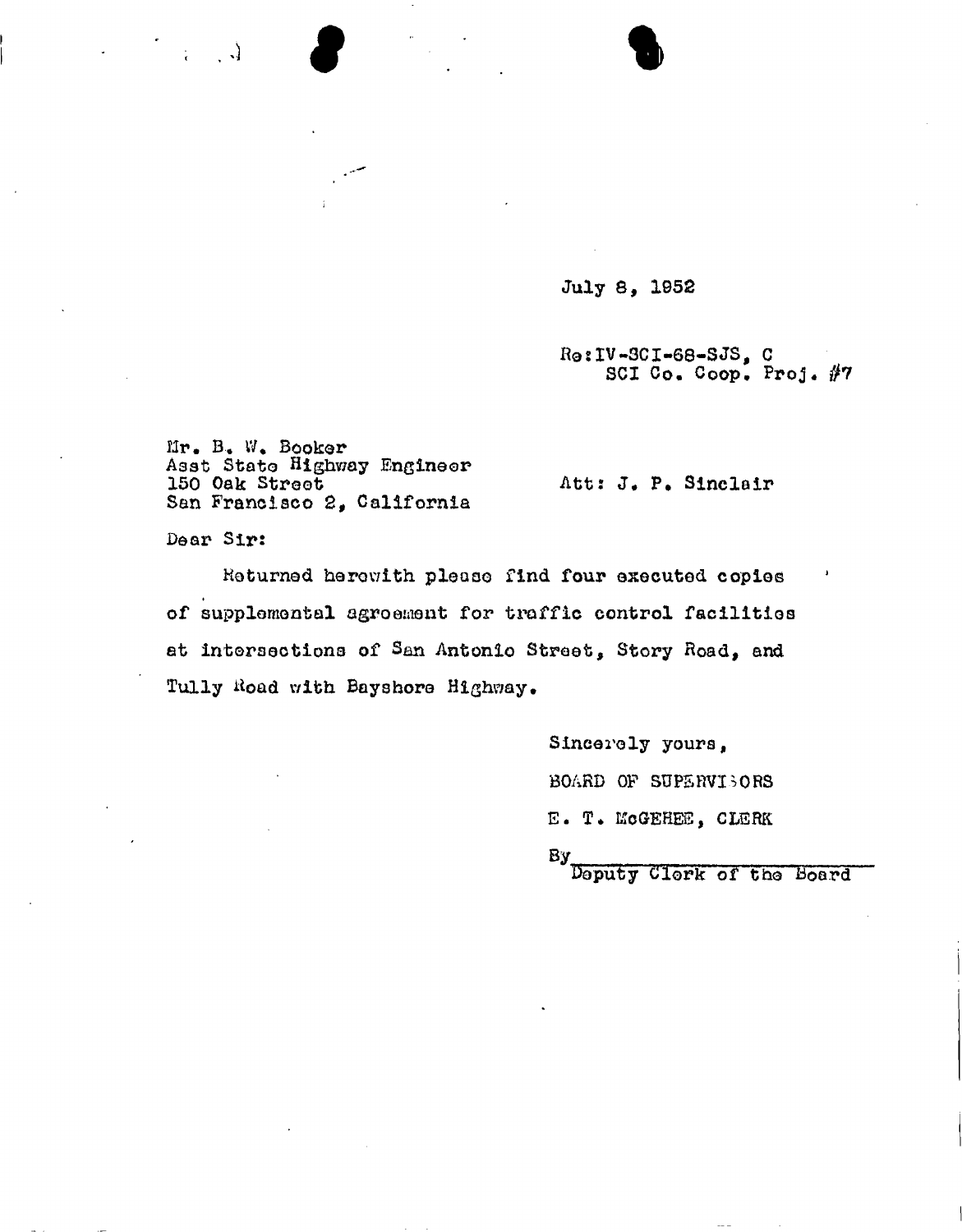#### SUPPLEMENTAL AGREEMENT

The County of Santa Clara, a political subdivision of the State of California, hereinafter referred to as "COUNTY", and the State of California acting by and through its Department of Public Works, Division of Highways, hereinafter referred to as "STATE", do hereby enter into the following agreement:

WHEREAS, the parties hereto did enter into a cooperative agreement executed by County December 10, 1951, and by State April 9, 1952, to provide for the installation of traffic control signals, flashing beacons, and channelization at the intersections of San Antonio Street, Story Road, and Tully Road with Bayshore Highway, State Highway Route 68, all in the County of Santa Clara, and to specify the proportionate share of the engineering, inspection, and construction costs to be borne by County and by State; and

UHEREAS, it has been determined that the probable total cost of the installations hereinbefore sot forth will exceed that estimated total cost used to determine County's share of FOURTEEN THOUSAND SEVEN HUNDRED DOLLARS (014,700.00) set forth in Section II of said cooperative agreement; and

WHEREAS, certain conditions have arisen which would make incquitable the distribution of cost between State and County as set forth in Section I, Paragraph (b), and in Section II, Paragraph (a), of said cooperctive agreement; and

WHEREAS, it is mutually desired to rectify said conditions by revising the method of payment by State and by County for said installations;

NOW, THIREFORE, IT IS MUTUALLY AGREED to revise Section I and Section II of said cooperative agreement as follows: SECTION I

For and in consideration of the covenants and conditions to be kept and performed by County, as set forth hereinafter,

83808 12-81 40M<br>EST, 5577, SPO

ı

 $\overline{c}$ 

3

4

5

6

 $\overline{7}$ 

8

 $\mathbf{9}$ 

10

11

12

13

14

15

16

 $17$ 

18

19

20

21

55

23

24

 $25<sup>°</sup>$ 

26

27

28

29

30

 $31$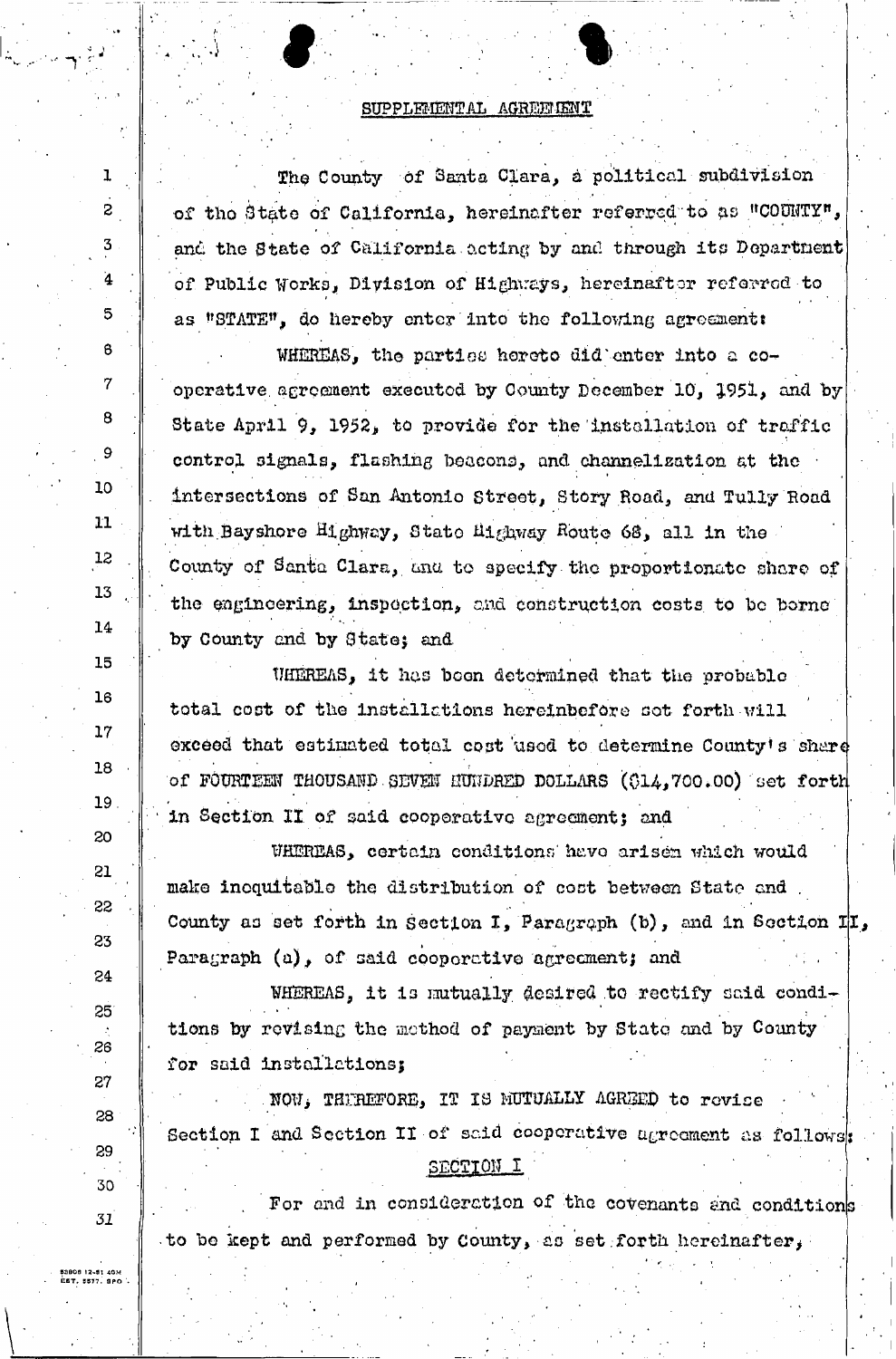State agrees as follows:

 $\mathbf{1}$ 

 $\cdot$ 2

 $3^{\circ}$ 

 $\overline{\mathbf{4}}$ 

 $5^{\circ}$ 

 $\mathbf{6}$ 

 $7<sup>°</sup>$ 

8

-9

 $10$ 

 $11$ 

12

13

 $14$ 

15

16

 $17<sub>1</sub>$ 

18

19

 $20^{\degree}$ 

 $21$ 

55

23

24

25

26

 $27 -$ 

28

.29`

 $30.$ 

 $31^{\circ}$ 

To furnish all necessary materials for the construc-(a) tion of left turn storage lanes, advance warning flashing beacons, and three-phase traffic-actuated traffic control signals ot the intersections of San Antonio Street and Story Road with Bayshore Highway, and the installation of flashing beacons at the intersection of Tully Road with Bayshore Highway, the work to be performed by contract under supervision of the State.

(b) To bear the entire cost of preparation of plans and spocifications; the entire cost of grading and paving, and the construction of left turn storage lanes and channolization; and the State's share of the total cost, including construction engineering and inspection, of installing the traffic control signals and flashing beacons hereinbefore montioned, such share to be a lump sum amount consisting of the difference between the actual cost and County's share, hereinafter set forth.

SECTION II

For and in consideration of the covenants and the conditions to be kept and performed by State, as set forth in this agreement, County agrees as follows:

(a) To reimburse State promptly, upon rendition of a statement therefor, for County's share of total cost, including construction engineering and inspection, of installing traffic control, signals and flashing beacons hereinbefore mentioned, such share to consist of the sum of the following:

(1) County's share of the cost of installing said traffic control signals and flashing becoons, being a lump sum of THIRTEEN THOUSAND ONE EUNDRED AND SIXTY FIGHT DOLLARS  $(313, 168, 00)$ ; and

(2) County's share of construction engineering and

53806 12-51 40M<br>EST. 5577. SPO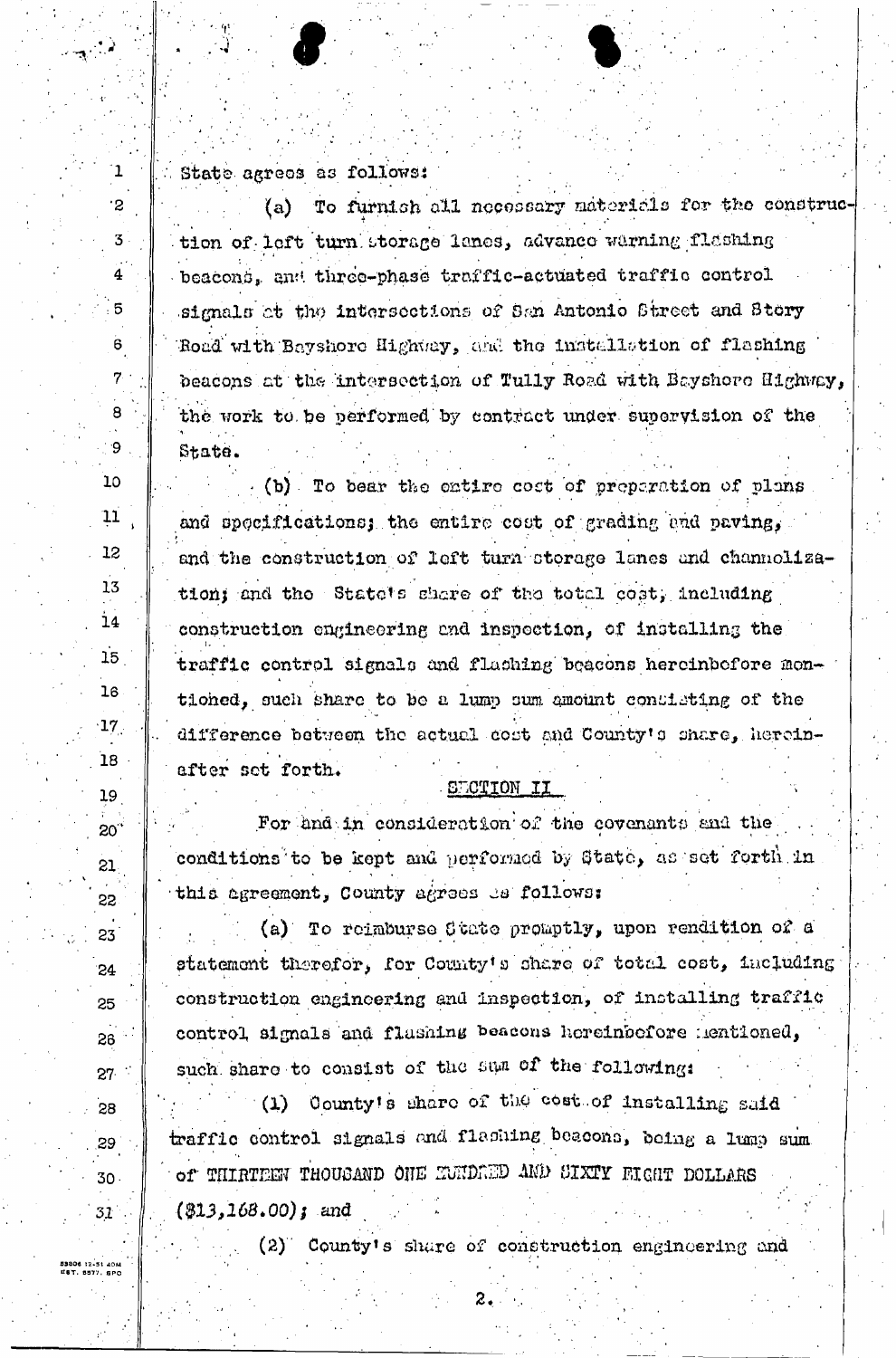inspection costs for installing said traffic control signals and flashing beacons, such share being a lump sum of ONE THOUSAND FIVE HUNDRED AND EIGHTY TWO DOLLARS (\$1,582.00).

The total amount of County's share, as determined herein, 16 FOURTEEN THOUSAND SUVEN HUNDRED AND FIFTY DOLLARS  $(314, 750, 00)$ .

IT IS FURTHER AGREED that with the exception of the horeinabove mentioned changes in Section I and Section II of said cooperative agreement, all provisions of said cooperative agreement shall remain in full force and offect.

IN WITNESS WHEREOF, the partics hereunto have caused this agreement to be executed by their respective officers duly

authorized: County on the 712 day of Gaces State on the  $\,$   $\rm{d}$   $\rm{d}$   $\rm{d}$   $\rm{d}$   $\rm{d}$ 

STATE OF CALIFORNIA Department of Public Works

せんいと

1952.

1952; and

### APPROVED:

Attorney

 $\mathbf{1}$ 

 $\overline{2}$ 

 $\overline{\mathbf{3}}$ 

4

 $\overline{5}$ 

 $\overline{a}$ 

 $\overline{7}$ 

 $\mathbf{8}$ 

9

10

11

12

13

 $14$ 

15

16

 $.17$ 

18

 $19<sup>1</sup>$ 

20

21

22

23

 $,24$ 

 $25<sub>1</sub>$ 

26

.27

28

29

 $30<sup>°</sup>$ 

31

State Highway Engineer

Approved as to Form and Proceduret

FRANK D. DURKEE Director pf Public Works

By

COUNTY OF SANTA CLARA

By  $\bm{\phi}$ r $\bm{\psi}$ ʻsor $\bm{\models}$ Chairman of the Board of Sup

Department of Public Works

Bу

3.

Approved as to Form and Procedure: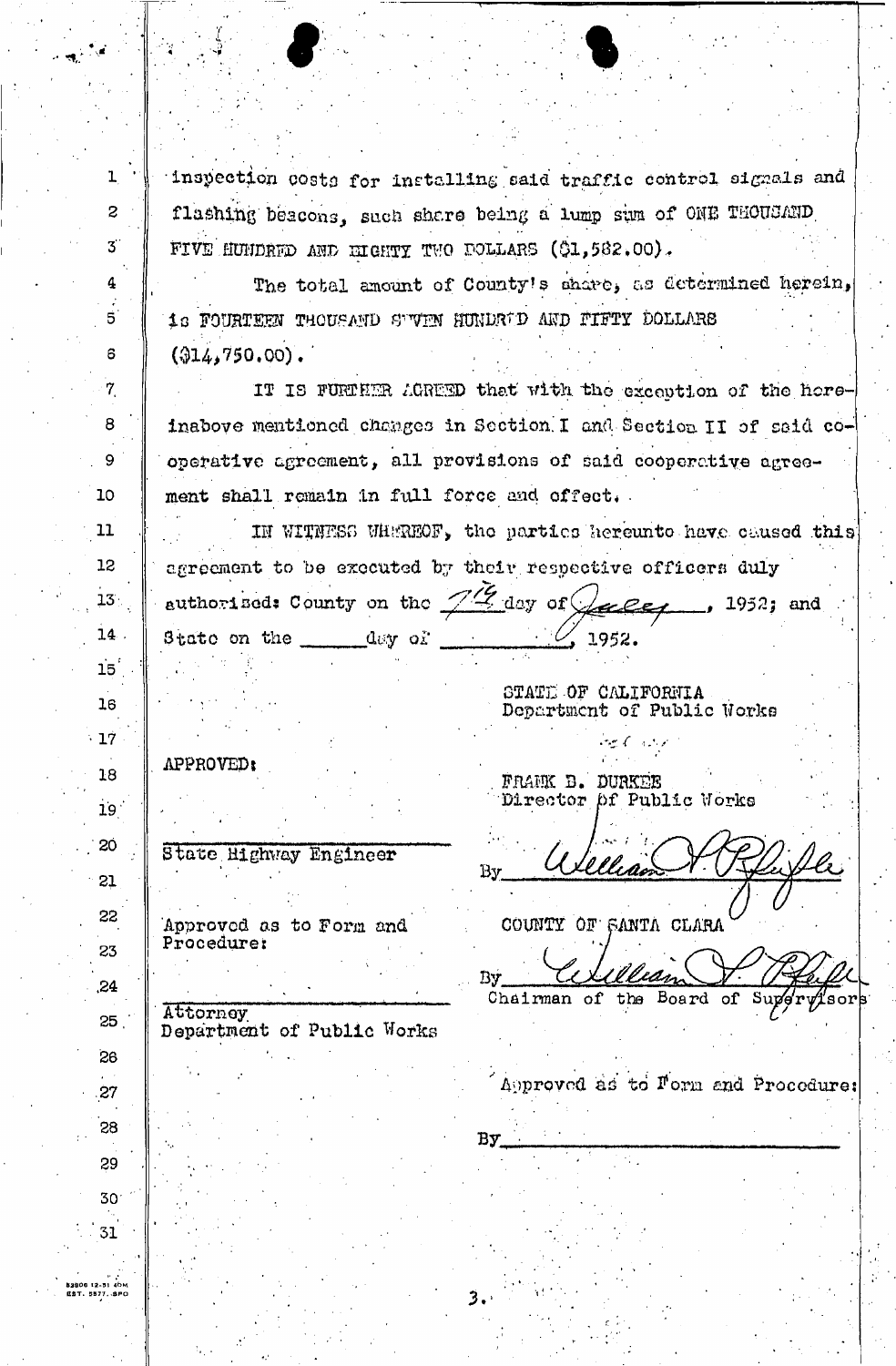र दिलुआँच

**STATE OF CALIFORNIA** DEPARTMENT OF PUBLIC WORKS



DIVISION OF HIGHWAYS

**DISTRICT IV ISO OAK STREET** SAN FRANCISCO 2, CALIFORNIA

ADDRESS ALL COMMUNICATIONS TO P. O. BOX 3366, RINCON ANNEX **TOCOL AND ALL ACTION** TO CONTROL TO PLEASE REFER

SAN FRANCISCO 19 **APPLI**  $14, 1952$  TO FILE NO.

IV-SC1-68-SJs, C SCI Co.Coop.Proj .#7

Mr. E. T. McGehee County Clerk of Santa Clara County Court House San Jose, California

Attention: Mr. Richard Olson

Dear Sir:

Transmitted herewith is the fully executed original copy of a cooperative agreement between the County of Santa  $C<sub>lara</sub>$  and the State providing for joint financing of the following work:

1. Bayshore Highway, at San Antonio Street. - Install traffic signals and advance warning flashers.

2. Bayshore Highway at Story Road. - Install traffic signals and advance warning flashers.

3. Bayshore Highway at Tully Road. - Install advance warning flashers and flashing beacons.

The work is to be done by contract under supervision of the State.

The agreement was executed by the County on December 10, 1951, and bythe State on April 9, 1952. After execution by the County, the agreement was transmitted to this office with your letter of December 11, 1951.

Very truly yours,

B. W.Booker Assistant State Highway Engineer

24 F.W. monteel

F. W. Mont ell Assistant District Engineer City & County Cooperative Projects

cc - Mr. R.B.Chandler Road Commissioner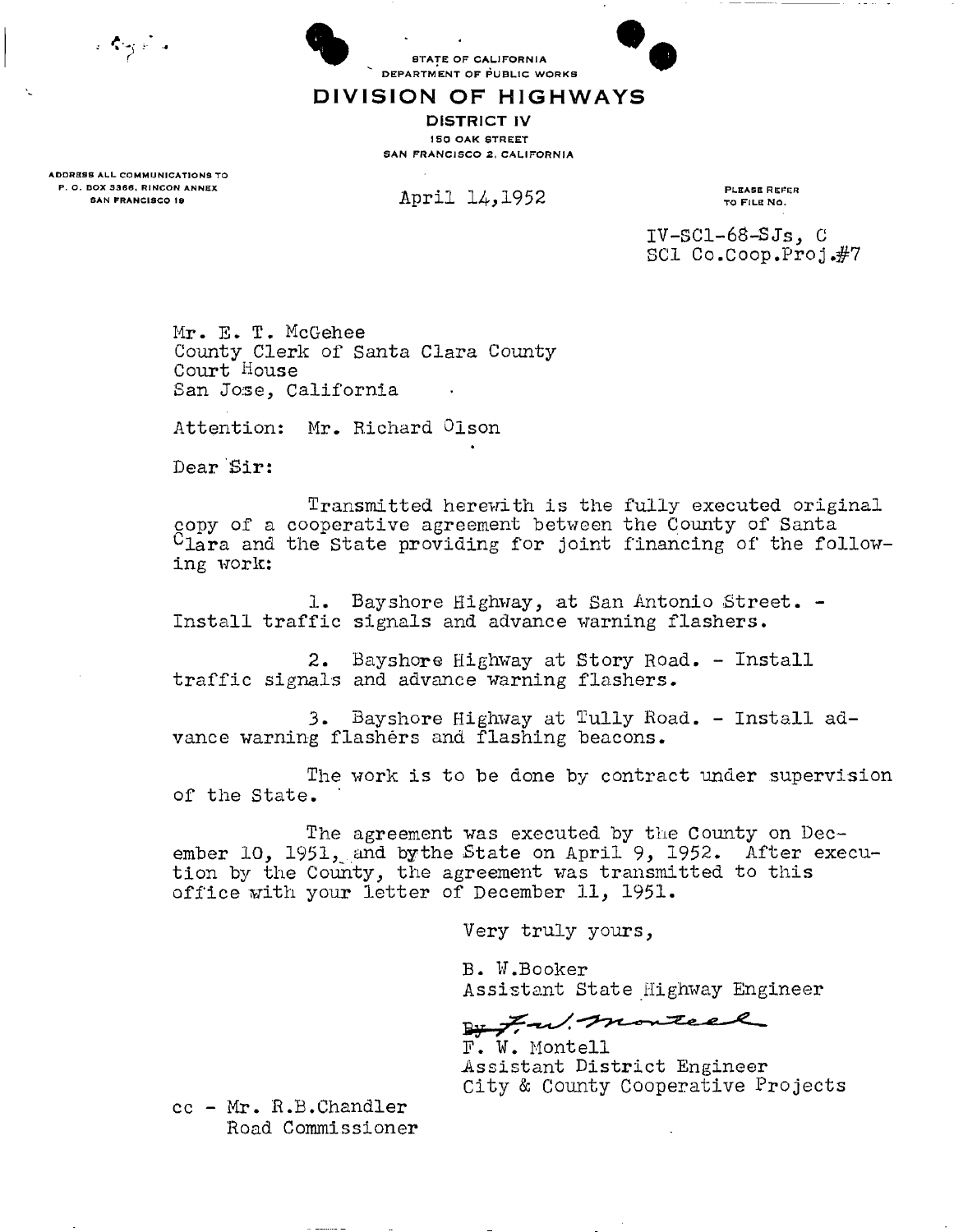## AGREEMEN T

1 **2 3 4 5**  The County of Santa Clara, a political subdivision of the State of California, hereinafter referred to as County, and the State of California, Department of Public Works, Division of Highways, hereinafter referred to as State, do enter into the following agreement;

6 **7 8 9 10**  Whereas, County and State contemplate the installation of traffic control signals, flashing beacons and channelization at the Intersections of San Antonio **Street,** Story Road and Tully Road with Bayshore Highway, State Highway Route 68, all in the County of Santa Clara;

**11 12 13**  Whereas; it is desired to specify the proportionate share of the engineering, inspection and construction costs to be borne by County and State;

**14** 

**15** 

### Now, Therefore. It Is Agreed As Follows:

#### SECTION I

**16 17 18**  For and in consideration of the covenants and conditions to be kept and performed by County as set forth hereinafter, State agrees  $\mathsf{ls}$  follows:

**19 20 21 22 23 24 25**  (a) To furnish all neoessary materials for the construction of  $\,\,\parallel$ eft turn storage lanes, advance warning flashing beacons and three $+$ phase traffic actuated traffic control signals at the intersections Df San Antonio Street and Story Road with Bayshore Highway and the Installation of flashing beacons at the intersection of Tully Road vith Bayshore Highway, the work to be performed by contract under the supervision of the State;

**26 27 28 29 30 31**  (b) To bear the entire cost of preparation of plans and specifications, grading, paving and the construction of left turn lanes and channelization, the State's share of the total cost, including  $\beta$  construction engineering and inspection, of installing the traffic control signals and flashing beacons hereinbefore mentioned such share to be an amount bearing the same proportion to the total cost

Verbig-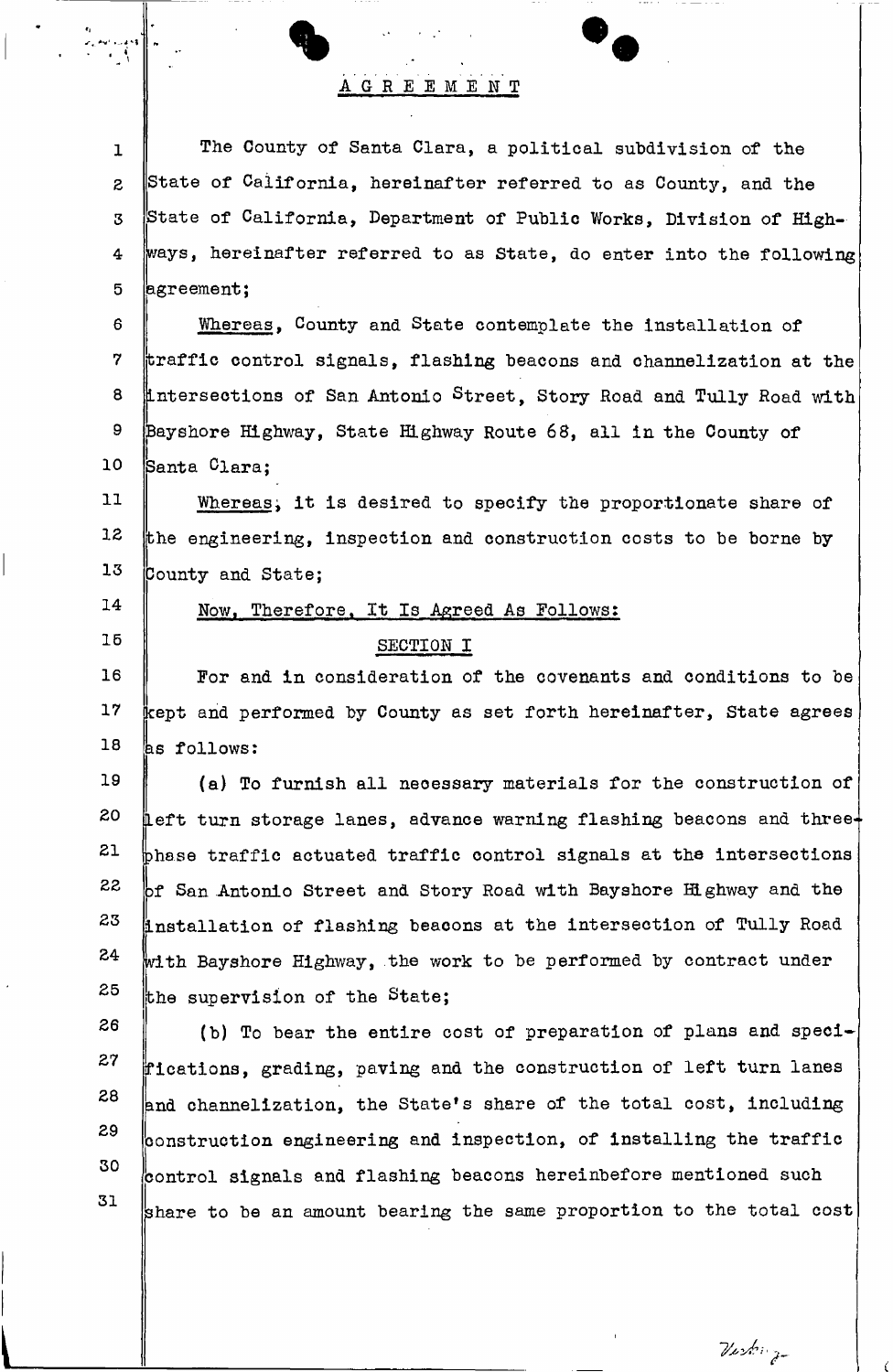1 3 **3 4**  of said traffic control signals and flashing beacons as the number of legs of highway under jurisdiction of State which enter the intersections involved, namely two each, bears to the total number of highways entering the intersections, namely four each.

#### SECTION II

I

\* *J* 

**5** 

EO

**31** 

**23** 

**33** 

**34** 

**35** 

**36** 

**37** 

**38** 

6 **7**  8 For and in consideration of the covenants and the conditions to be kept and performed by State, as set forth in this agreement County agrees as follows:

9 **10 11 13 13 14 15 16 17 18**  (a) To reimburse State promptly upon rendition of a statement therefor,. County's share of total cost, including construction engineering and inspection, of installing traffic control signals and flashing beacons hereinbefore mentioned, such share to be an amount bearing the same proportion to the total cost of said traffic control signals and flashing beacons as the number of legs of highways under jurisdiction of County which enter the intersections involved, San Antonio - one-half of two; Story Road, two; Tully Road, two, bears to the total number of legs of highways entering the intersections; namely, four.

**19**  It is estimated that the amount of County's share of installation of traffic control signals and flashing beacons hereinbefore mentioned is Fourteen Thousand Seven Hundred Dollars (\$14,700.00) being one-fourth of the total cost of installation of traffic control signals and flashing beacons at San Antonio Street; and, onehalf of the total cost of the installation of traffic control signals and flashing beacons at Story Road and Tully Road. The actual amount of County's share will be determined after the traffic control signal and flashing beacon installation is completed.

#### SECTION III

**39 30 31**  The general maintenance and operation of signals shall be in accordance with that certain Maintenance Agreement hereinbefore entered into between the County and the State on October 23, 1950.

**( 2)**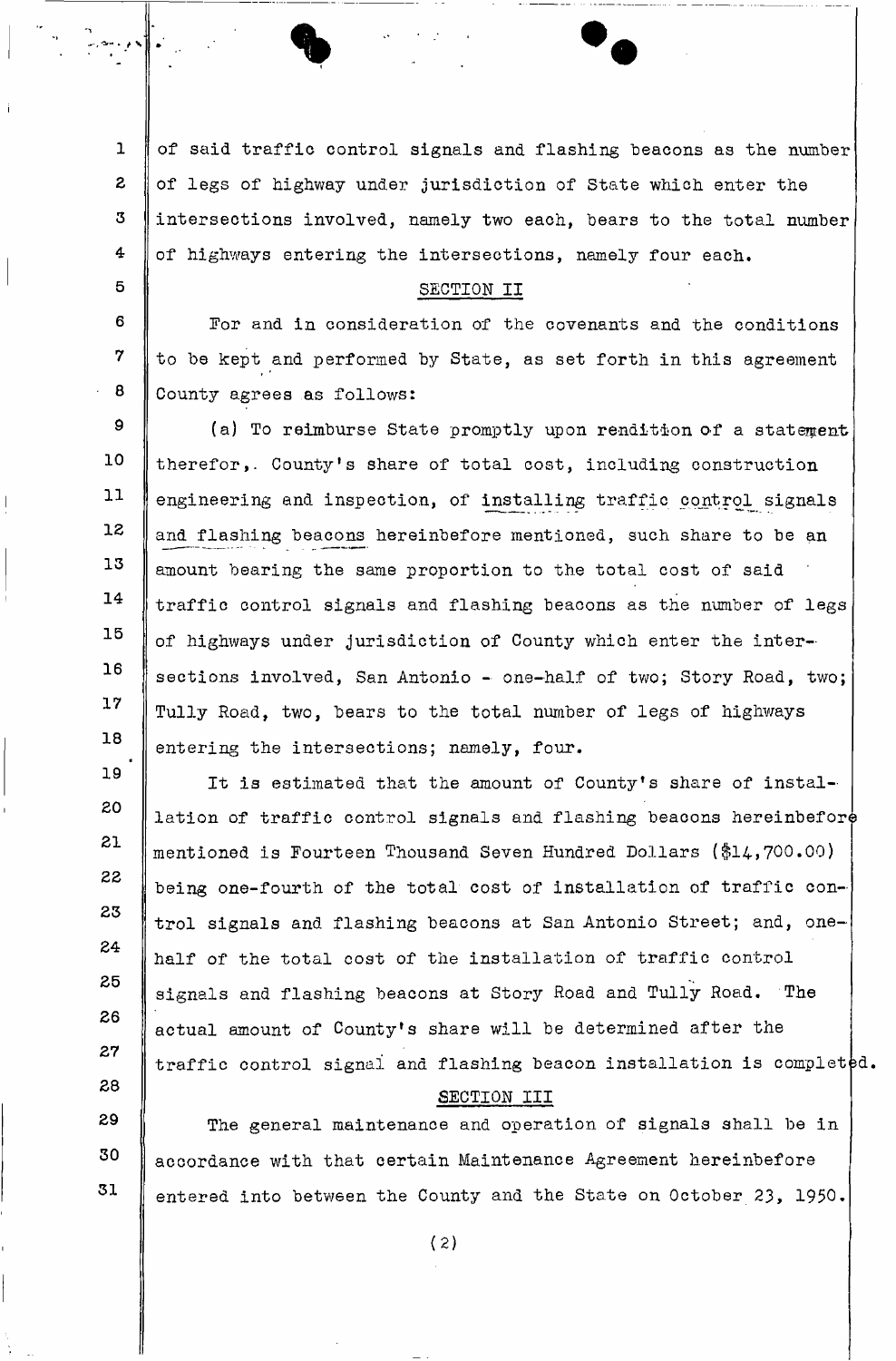The State will maintain and operate the entire traffic control  $\text{sig-}$ 1 *z*  nal . system as constructed. **3**  In Witness Whereof, the parties hereunto have caused this **4**  agreement to be executed by their respective officers duly authoriz ${\tt pd:}$ **5**  County on the 10th \_\_\_\_\_day of December \_\_\_\_ 1951; and the State on the  $9^{th}$  day of *apul* 1952. 6 **7**  STATE OF CALIFORNIA Department of Public Works Approved: 8 **DeButy** State Highway Engineer FRANK B. DURKEE **10**  Director of Public Works-**11**  Approved as to Form and Procedure: 13 By- $\mathscr{P}$ MUNRO, PRINCIPAL **13**  Attorney Department of Public Works **14**  County of Santa Clara **15**  Chairman of the board **16**  Supervisors **17**  Approved as to Form and **18**  Procedure: **19**  20 El 22 **23 24 25 26 27 28 29 30 31** 

 $\bullet$ 

**(3)**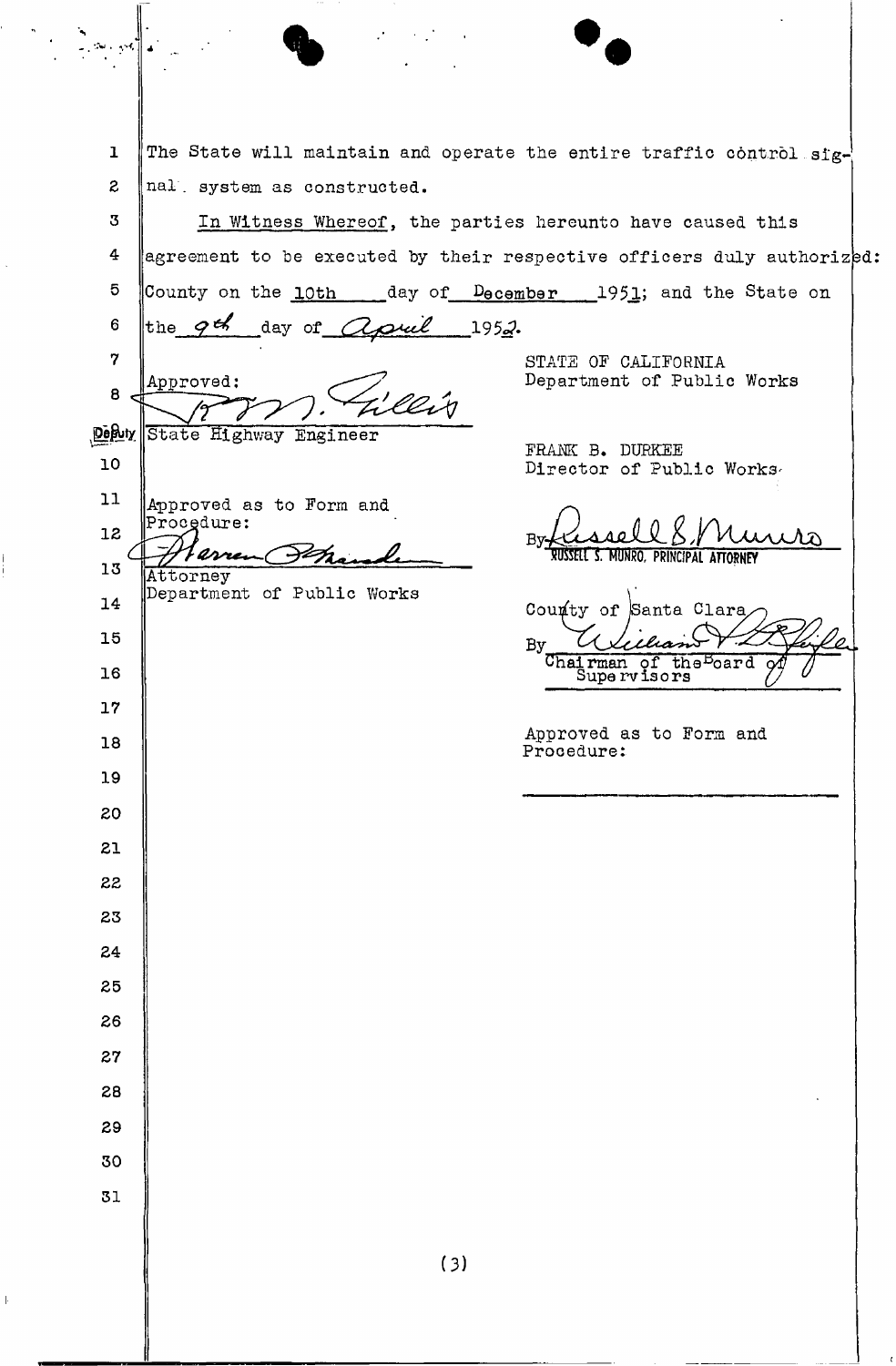**9 PRACTICAL PRODUCTS AND STATE OF CALIFORNIA** 

#### DIVISION OF HIGHWAYS

**DISTRICT IV I SO OAK STREET** SAN FRANCISCO 2, CALIFORNIA

ADDRESS ALL COMMUNICATIONS TO P. O. BOX 3366, RINCON ANNEX **SAN FRANCISCO 19** 

December 3, 1951 PLEASE REFER

TO FILE NO.

Mr. R. B. Chandler IV-SCl-68-SJs, C<br>Road Commissioner Coop.Project #7 Road Commissioner Santa Clara County Court House San Jose, California

Dear Mr. Chandler:

We are transmitting herewith the original and five duplicate copies of a County-State Agreement, providing for the joint financing of the traffic control improvements at the intersections of San Antonio Street, Story Road and Tully Road all with State Highway Route 68, Bayshore Highway.

The proposed improvements and the distribution of the financing therefor were covered in our letter dated November 20, 1951. The approval of the County of Santa Clara was contained in a letter from the Board of Supervisors, dated November 27, 1951, and signed by R. Olson, Deputy Clerk.

If the agreement is satisfactory to the County, please have the original and four duplicate copies executed by the appropriate County officials and return them to this office with two certified copies of a resolution. adopted by the Board of Supervisors, approving the agreement and authorizing its execution. The sixth copy of the agreement may be retained for the County\*s files pending return of the fully executed original.

Your cooperation in this matter will be appreciated.

Yours very truly

Jno. H. Skeggs  $\qquad \qquad \int f$ Assistant State Highway Enging  $r_{1,0}$  jors  $\mathcal{V}$ Attach (6) By <sup>L</sup> MCGEHEE, Clerk F. W. Montell ^^^^ ^ Assistant District Engineer OEPUTY City and County Cooperative Projects